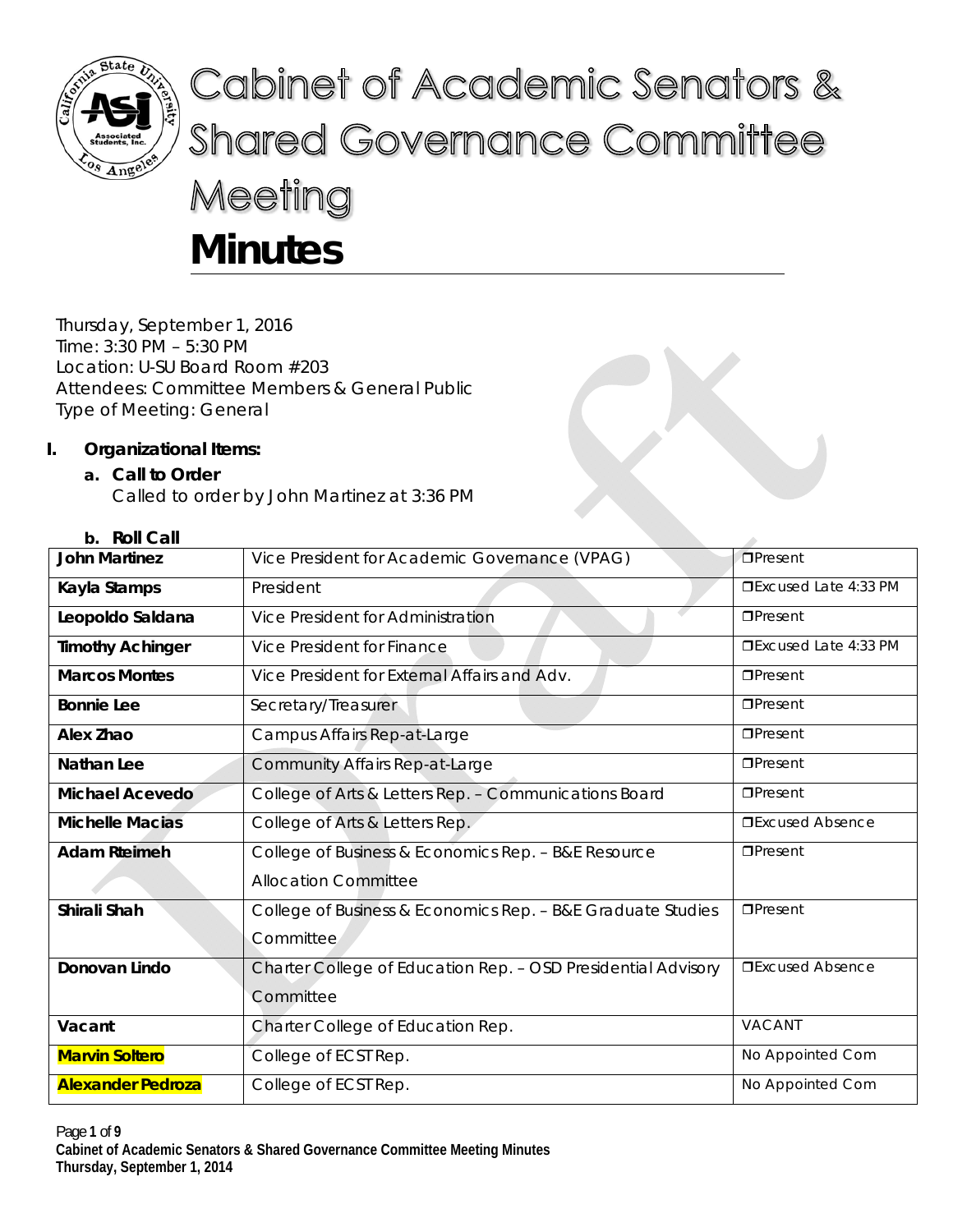| Kendra Glade                   | College of Health and Human Services Rep.                | $\Box$ Present   |
|--------------------------------|----------------------------------------------------------|------------------|
| Vacant                         | College of Health and Human Services Rep.                | VACANT           |
| <b>David Zitser</b>            | College of Natural & Social Science Rep. - Food          | $\Box$ Present   |
|                                | Insecurity/Displaced Students Task Force                 |                  |
| <b>David Garcia</b>            | College of Natural & Social Science Rep.                 | No Appointed Com |
| <b>Elizabeth Lechtholz-Zey</b> | Elections & Orientation Commissioner - Alcohol and Drug  | <b>DAbsent</b>   |
|                                | <b>Awareness Committee</b>                               |                  |
| <b>Matthew Hu</b>              | Undergraduate Academic Senator - Fiscal Policy Committee | $\Box$ Present   |
| <b>Elise Dang</b>              | Undergraduate Academic Senator - Education Policy        | <b>OPresent</b>  |
|                                | Committee                                                |                  |
| Leslym Mendez                  | Undergraduate Academic Senator - Academic Advisement     | $\Box$ Present   |
|                                | Subcommittee (Undergraduate)                             |                  |
| Joseph Shichuan Li             | Graduate Academic Senator - University Academic Appeals  | $\Box$ Present   |
|                                | Board Committee, Curriculum Sub-Committee                |                  |
| Vacant                         | Graduate Academic Senator                                | <b>VACANT</b>    |
| <b>Michael Acosta</b>          | Student at Large - Student Grievance Committee           | <b>DAbsent</b>   |
| <b>Rachel Duffy</b>            | JRC Representative (non-voting)                          | $\Box$ Present   |
| Intef W. Weser                 | Executive Director (non-voting)                          | $\Box$ Present   |
| <b>Marcus Rodriguez</b>        | Director of Programs and Leadership                      | $\Box$ Present   |
|                                | (non-voting)                                             |                  |
| <b>Guests of the Gallery</b>   | Jeovany Aguilar                                          |                  |
|                                |                                                          |                  |

# **c. Approval of Agenda (action):**

| $\sigma$ . $\sigma$<br>Offered By:   Shirali Shah                                 |     |                         |  | Seconded by:   Adam Rteimeh |   |         |               |
|-----------------------------------------------------------------------------------|-----|-------------------------|--|-----------------------------|---|---------|---------------|
| Motion to approve the adoption of Agenda for <b>Ihursday</b> , September 1, 2016. |     |                         |  |                             |   |         |               |
| All in Favor                                                                      | All | Opposed $\vert 0 \vert$ |  | Abstained                   | 0 | Motion: | <b>PASSED</b> |

**d. Approval of Minutes (action):** 

**Suspended** 

**II. Public Forum/Announcement:** 

**This time is allotted for members of the public or representatives to make announcements to the Executive Committee members.** 

**-NONE-**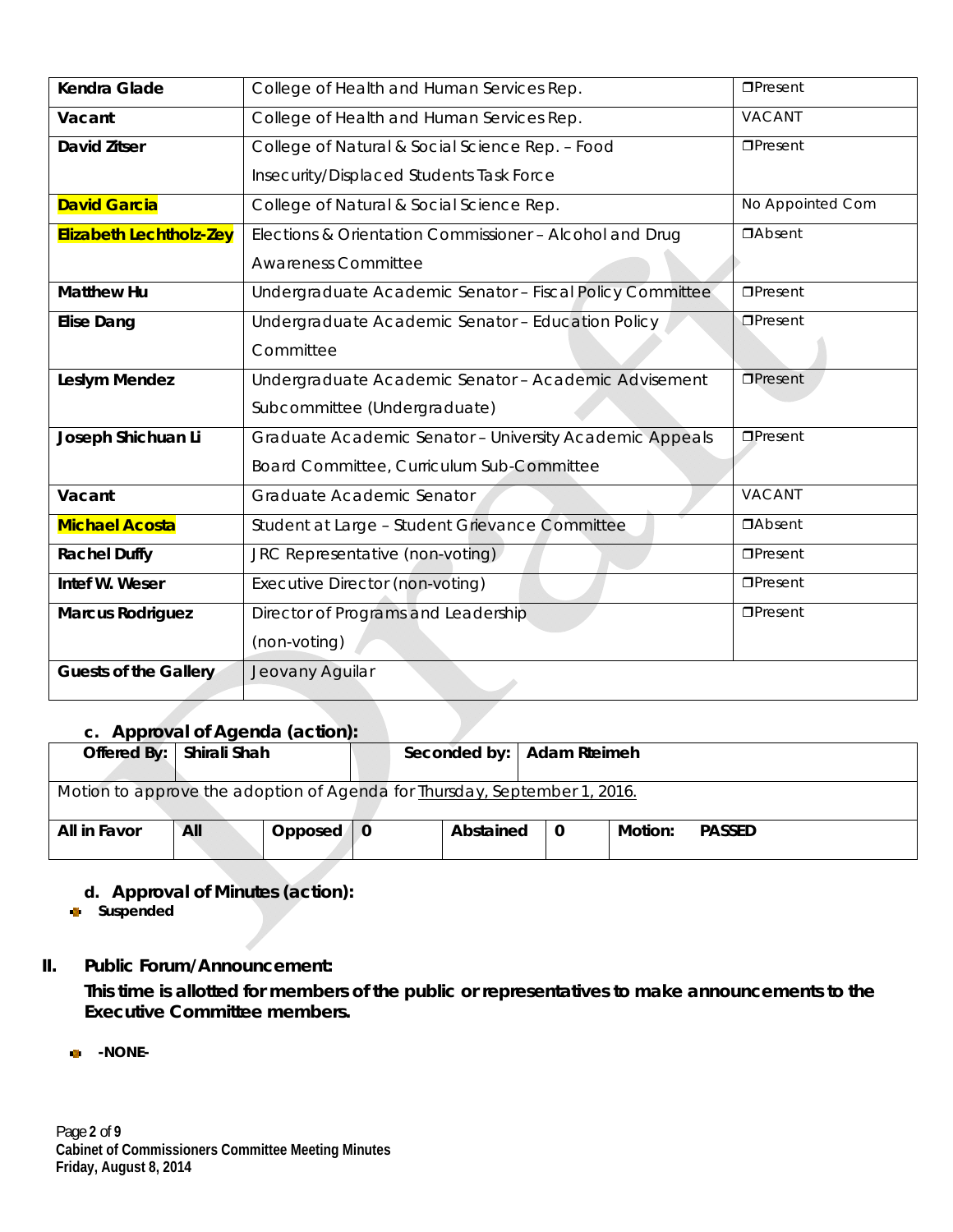### **III. Reports**

- a. Vice President for Administration Governance John Martinez
	- **Met campus organization NSCLS and decided to collaborate where ASI presents a meeting. Past Board of Directors, we have appointed people to committees and we need to ensure every committee runs smoothly and are able to**

**receive and send minutes about what the committee agendas.** 

- b. Undergraduate Academic Senator Reports Elise Dang
	- **Tuesday had Academic Senate meeting and discussed new policies for spring term such as eliminating grace period of 1 term for graduates, when graduates fail to graduate by date stated, need to reapply, and capping students' enrollment based on faculty, course, and class size.**
- **Appointing people to subcommittees.**
- **There's a graduate studies subcommittee available.**
- c. Undergraduate Academic Senator Reports Leslym Mendez
- **Same report as Elise Dang and adds that she wants to inform students on policies passed and informally survey reaction.**
- d. Graduate Academic Senator Reports Joseph Shichuan Li
- **Attended same meeting as Elise Dang and Leslym Mendez**   $\overline{\mathbf{m}}$
- **Med with Dean and Coordinator of Graduate Studies and wants students to be connected because graduate students**  đ. **located in unused, nonvisible locations, i.e. Library basement.**
- **Establish Graduate Student Association with university recognition and wants A.S.I. to promote Graduate Student**  Ø. **Association Facebook page and Graduate Information**
- **Grad Center has international peer mentor program which connects international students with local student and JL proposes ASI fund to expand program. A coordinator will be appointed soon. Also wants to host study fest for midterms and finals and needs A.S.I. funding. Can provide bluebooks, scantrons, coffee, and snacks for graduate center.**
- **Propose putting student on Faculty Tenure Committee since tenure needs 3 aspects of service, scholarship, and**  Ō. **teaching area. Student are not allowed on committee since may not be well informed on faculty matters but JL feels student should have input in tenure selection since it influences student's professor quality.**
- e. Undergraduate Academic Senator Matthew Hu
- **Regarding grace period being removed after graduation, there were criticism that it'll burden students and faculty.**   $\bullet$ **Interested in learning and talking more about this policy.**
- **Next week there is Fiscal Policy and agenda items include electing new chair and overview budget**  $\mathbf{a}$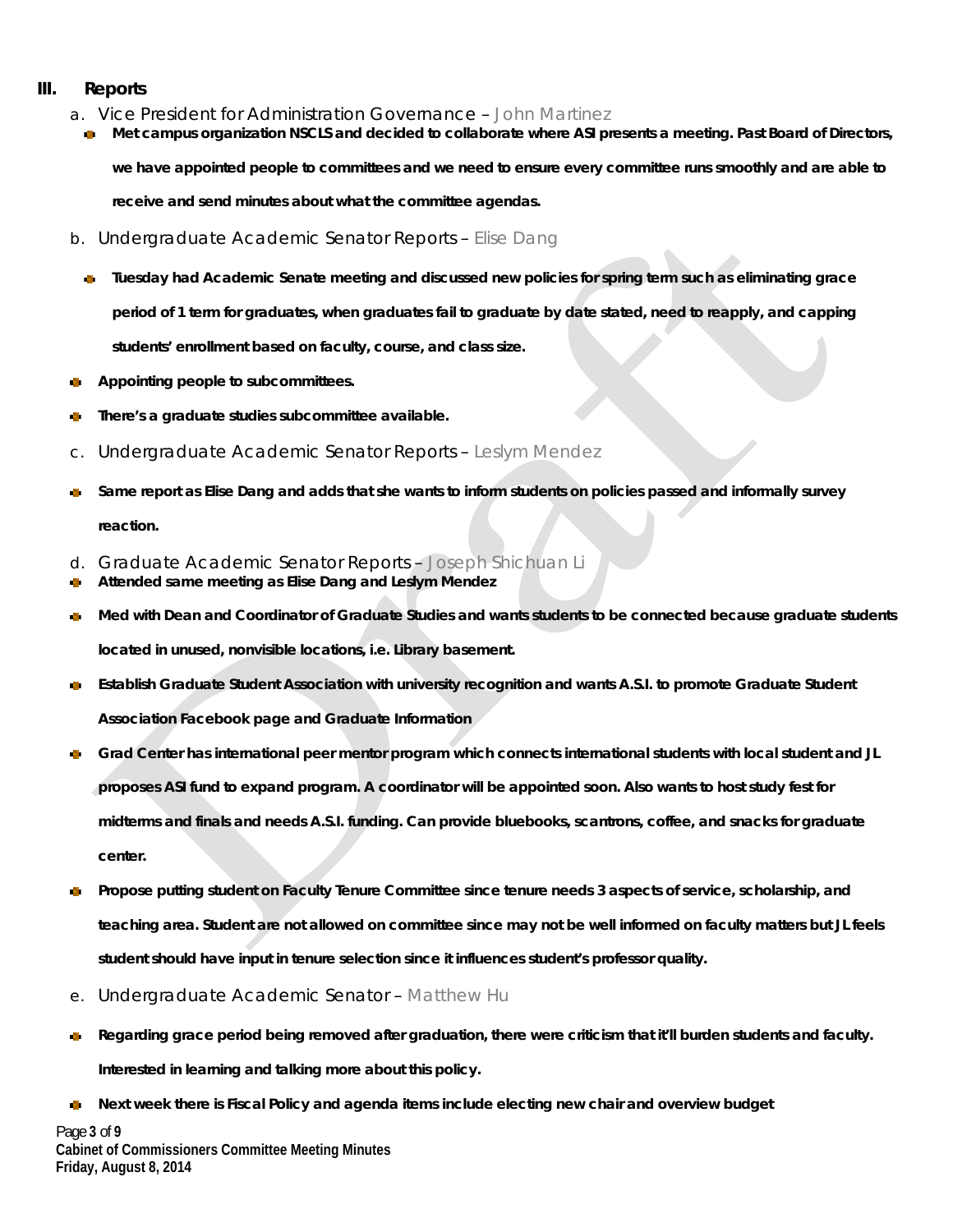- f. Committee Representative Report Shirali Shah
	- **Been communicating with committee members when to meet and hasn't met yet because looking at everyone's schedule for availability. Possible meeting next week and this meeting doesn't not meet often unless necessary.**
- g. Committee Representative Report Michael Acevedo
	- **As college representative, working on NBC initiative and spoke with Arts and letters faculty to allow students to come to NBC President's speech.**
	- **For committee, still need to look for committee members, from faculty and students, in order to meet quorum and meet up. Difficult to have committee.**
- **Joseph Li: How to promote Graduate Student Association with A.S.I.?**
- **Intef W. Weser: Contact Gus or student position, Web and Social Media, to connect and promote.**
- h. Committee Representative Report David Zitser
	- **In Environmental Policy Committee, chair is delegating tasks to committee members, considering whether to apply for Greenovation Fund, and creating a plan for fall semester.**
	- **Food and Security/Housing Displacement will meet in 2 weeks.**
- **Intef W. Weser: Incorporating internal committee information is great, but Shared Governance Committee focuses primarily on Campus Wide Committee reports.**
- **Matthew Hu excused at 3:58 PM.**

### **IV. New Business**

- a. Review Codes of Procedures
	- i. Read Article I
- **John Martinez: How does people feel about increasing student fees?**
- **Michael Acevedo: Increasing it is beneficial to A.S.I. Policy aside, CSULA has the lowest student fees in all the CSU**  C.

**schools and in increasing student fees, and it may incur a backlash.**

- **Joseph Li: I agree with Michael. Need to have a plan before increasing fees.**
- **Shirali Shah: Other CSU schools has a higher fee. In comparison, other schools who are also small and a commuter**

**school has a higher fee and also more student who stay on campus.**

- **Marcos Montes: Clarification, which student fees are we discussing?**   $\bullet$
- **John Martinez: A.S.I. fees.**
- **Elise Dang: Not sure fees discussion is relevant.**
- **Intef W. Weser: A.S.I. fees are for Finance Committee.**

Page **4** of **9 Cabinet of Commissioners Committee Meeting Minutes Friday, August 8, 2014**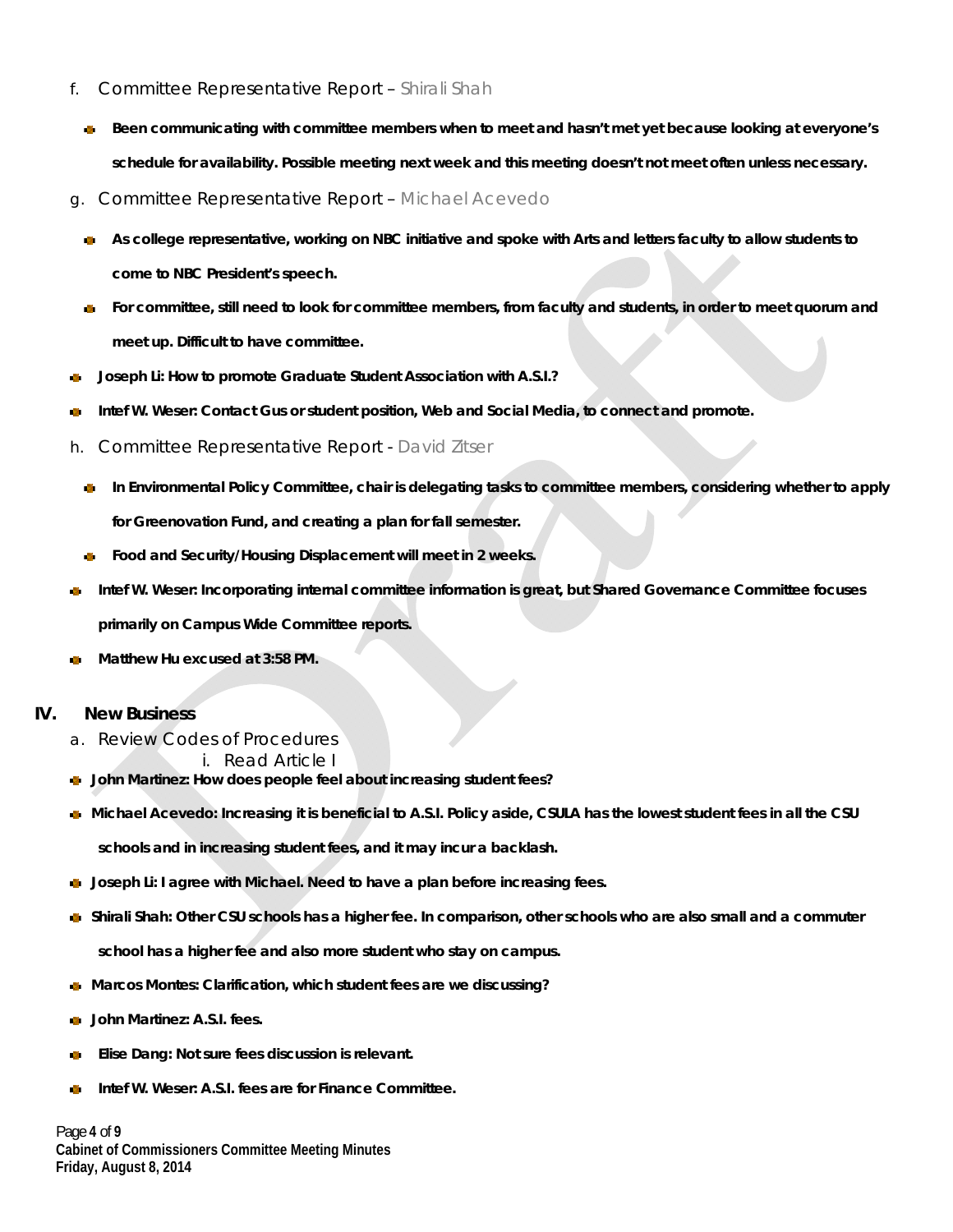Ō. **Marcus Rodriguez: This committee can focus more on how campus wide fees are used responsibly, which include student success fees, not only on A.S.I. fees. We have the ability to assess fees are used as stated, avoid redundant use and other malpractices by being vigilant. Campus wide fees can be brought up to their respective committees to be discussed but the A.S.I. student fees are for Finance Committee.** 

**Intef W. Weser: Presentation about fees will be available at a later date.** 

- **David Zitser: In the policy, Article I, what is "Review, research…" that academic senators needs to address?**
- **Intef W. Weser: Some examples include graduation changes where it may impact students. Students can bring up the issue and address it as a group. Our responsibility is to represent the student voice at the committees we are a part of and have reports.**
- **Marcus Rodriguez: It's to report and also share information from the committees to the students.**  愚

### ii. Read Article II

- **Intef W. Weser: Whoever serves as Vice Chair and take minutes, can get service hours.**  Ō.
- **John Martinez: Anyone interested as serving as Vice Chair in Shared Governance?**
- **Elise Dang: I am.**
- **Leopold Saldana: Am I part of the committee, because under membership, it doesn't mention any specific Board of Director positions.**
- **David Zitser: Anyone part of any external committee are a member of this meeting.**
- **Leslym Mendez: How to volunteer for Vice Chair?**
- **Intef W. Weser: Let the Chair know outside the meeting unless there is competition. When there are multiple volunteers,**   $\mathbf{m}$ **we'll briefly discuss it.**

iii. Read Article III

- **Michael Acevedo: Under section 4, letter B, how are people assigned to Academic Senators and how are reports**  Ō. **submitted?**
- **Shirali Shah: In order for John Martinez, A.S.I. VPAG, to understand the on goings of external committees, he will delegate students who are external committee members to report to Academic Senators. Then, the Academic Senators will report back to the VPAG.**
- **Elise Dang: How to write and submit report to VPAG?**
- **Intef W. Weser: It will be reviewed later on as an agenda item.**
- **Shirali Shah: Academic Senators report to VPAG. Committee members report to Academic Senators.**

iv. Read Article IV

**Michael Acevedo: Does Shared Governance Committee still meet 2-3 times? I am asking because we have**   $\bullet$ 

Page **5** of **9 Cabinet of Commissioners Committee Meeting Minutes Friday, August 8, 2014 converted from quarter to semester system.**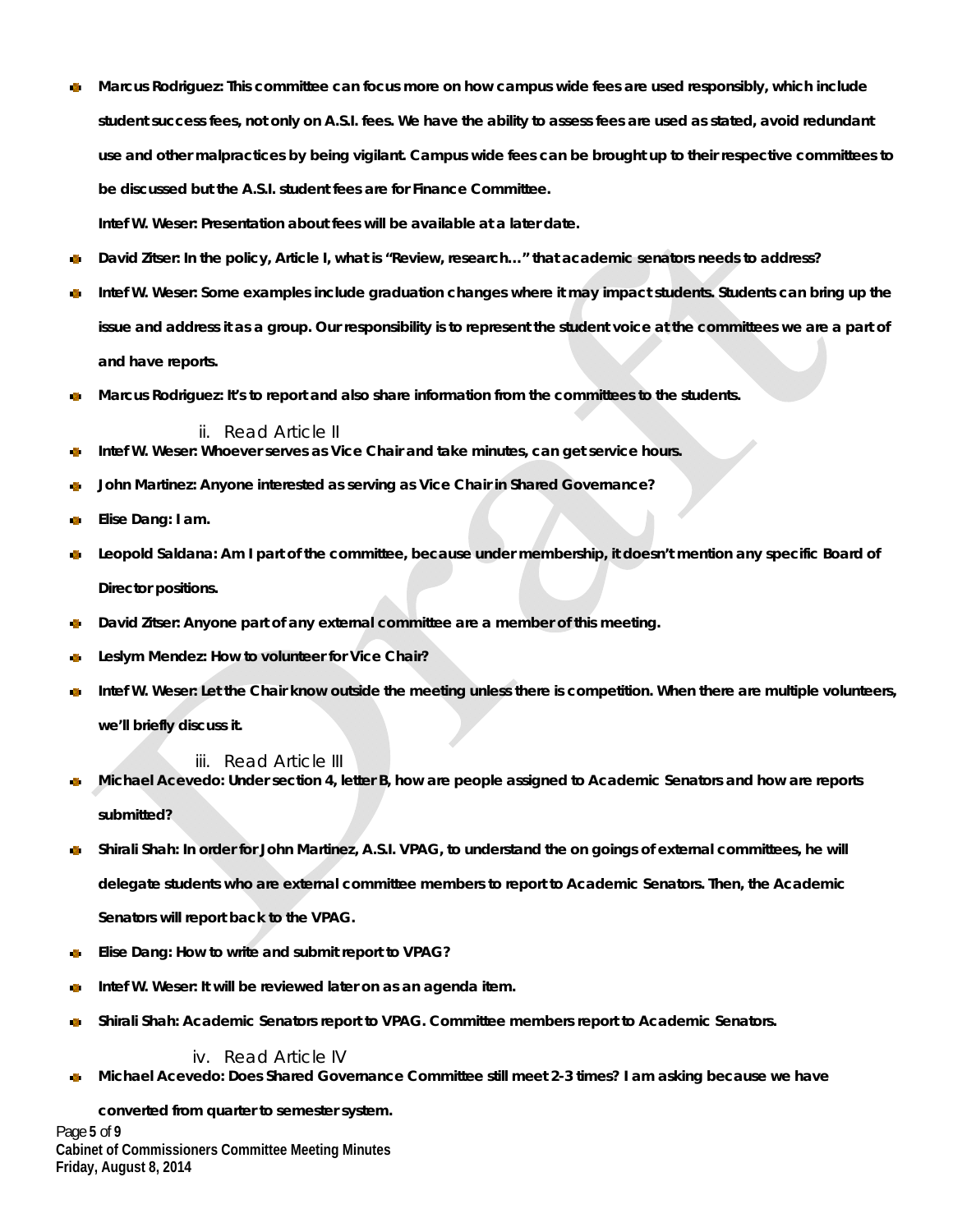**Intef W. Weser: Since we are in semester system, Shared Governance Committee will meet 4 times.**  Ø.

v. Read Article V

- **Elise Dang: Is September 29, 2016, a Board of Director's meeting date?**
- **Shirali Shah: No, it is not a meeting date for Board of Directors. Shared Governance Committee and College Representatives meetings are on the same day, not Board of Directors.**
- **David Zitser: How do College Reps who are part of SGC balance going to SGC and College Reps meeting?**
- **Intef W. Weser: SGC and College Reps meeting times do not conflict. They meet at different times.**

vi. Read Article VI and Article VII

- **John Martinez: After each external committee, committee members have 3 days to turn in their reports of their**  Ø. **respective committees to VPAG. Otherwise, there will be consequences.**
- **Shirali Shah: How do you want the committee reports submitted? Online? A suggestion to verify attendance of**   $\mathfrak{m}$ **committee members is to require committee members attach the minutes to their report upon submission.**
- **Michael Acevedo: Do we need to submit reports for SGC?**  đ.
- **Intef: No, all internal committees have a recording secretary taking minutes to prove your attendance, including SGC.**
- **John Martinez: Report forms will be sent out at a later time. Please email reports to VPAG.**
- **Intef W. Intef: Provide well written reports as they will be archived and shared with other students.**

### **V. Discussion**

- a. Committee Incentive Expectations
- **Intef W. Weser: Verification form is for committee members, not for internal A.S.I. members. There's a \$25 per meeting attended incentive, as long as they attend 70% of the SGC meetings. Verification form is due Friday before Finals week. The Chair signs and date the Verification Form. Once turned in, there is about a 7 day turnaround where the form will be processed.**
- **Bonnie Lee: Is the incentive applicable only for internal or campus wide committees?**
- **Intef W. Weser: Both committee types are eligible for incentive. The difference is that internal committee members don't need to submit a report but external committee members do. VPAG will work with the Academic Senators to gather information about the committees.**
- **David Zitser: For Board of Director members, would attending additional committees be eligible to also get the**  đ. **Verification Form's incentive?**
- **Intef W. Weser: This will need to be discussed with Kayla, Bonnie, and I once discussed, we can define Service Hours or provide extra perks.**

Page **6** of **9 Cabinet of Commissioners Committee Meeting Minutes Friday, August 8, 2014 David Zitser: For external meetings that do not meet biweekly affect the Grant-In-Aid (GIA)?**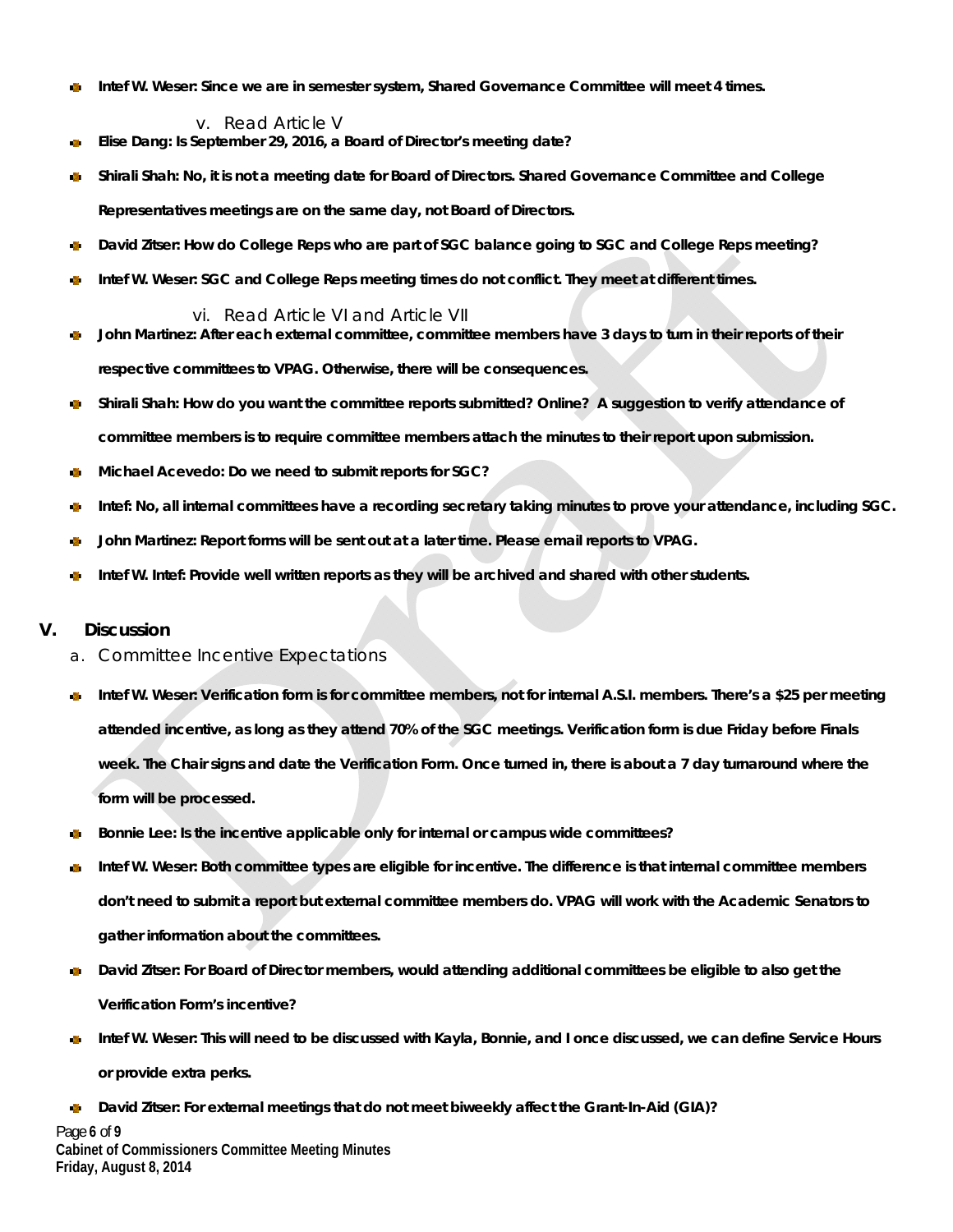- Ō. **Bonnie Lee: As Secretary/Treasurer, I can assure you it will not affect the GIA. I understand that certain external committees do not meet regularly and will not penalize you for it as long as you are appointed to that specific committee.**
- **Intef W. Weser: Our goal is to recruit students to sit on all available committee student positions.** Ō.

## **VI. Discussion**

a. Academic Senate Executive Committee 4:40 PM

| Offered By:   Marcos Montes     |     |         | Seconded by:   Michael Acevedo |   |         |               |  |
|---------------------------------|-----|---------|--------------------------------|---|---------|---------------|--|
| Motion to recess for 5 minutes. |     |         |                                |   |         |               |  |
| All in Favor                    | All | Opposed | Abstained                      | 0 | Motion: | <b>PASSED</b> |  |

#### **Resumed at 4:46 PM.**  G.

- i. Nancy Warter-Perez, Academic Senate Chair, 2014-2017 presents Senate 101.
- **Bonnie Lee: How long are the terms to serve on external committees? And if a committee member is no longer part of**   $\bullet$ **A.S.I, are they still part of the external committee?**
- $\bullet$ **Shirali Shah: The student serves for the academic year once appointed. If student is no longer part of A.S.I., the can still be part of the external committee as a student committee member.**
- **Marcos Montes: After reading through the policy, I discovered I am exempted from this committee.**  Ø.
- **Leopold Saldana and Marcos Montes excused @ 5:25PM. COL**
- **Joseph Li excused @ 5:29PM.**  $\mathbf{m}$
- b. Provost Lynn Mahoney 5:40 PM

| Offered By:   Kendra Glade      |     |         | Seconded by:   Michael Acevedo |   |         |               |  |
|---------------------------------|-----|---------|--------------------------------|---|---------|---------------|--|
| Motion to recess until 5:40 PM. |     |         |                                |   |         |               |  |
| All in Favor                    | All | Opposed | Abstained                      | 0 | Motion: | <b>PASSED</b> |  |

**Resume Session at 5:40 PM. COL** 

### **VII. Adjournment**

| Offered By:   Adam Rteimeh                |     |         | Seconded by:   Shirali Shah |     |         |               |  |
|-------------------------------------------|-----|---------|-----------------------------|-----|---------|---------------|--|
| Motion to adjourn the meeting at 5:50 PM. |     |         |                             |     |         |               |  |
| All in Favor                              | All | Opposed | Abstained                   | l 0 | Motion: | <b>PASSED</b> |  |

**Adjourn at 5:50 PM.** ъ.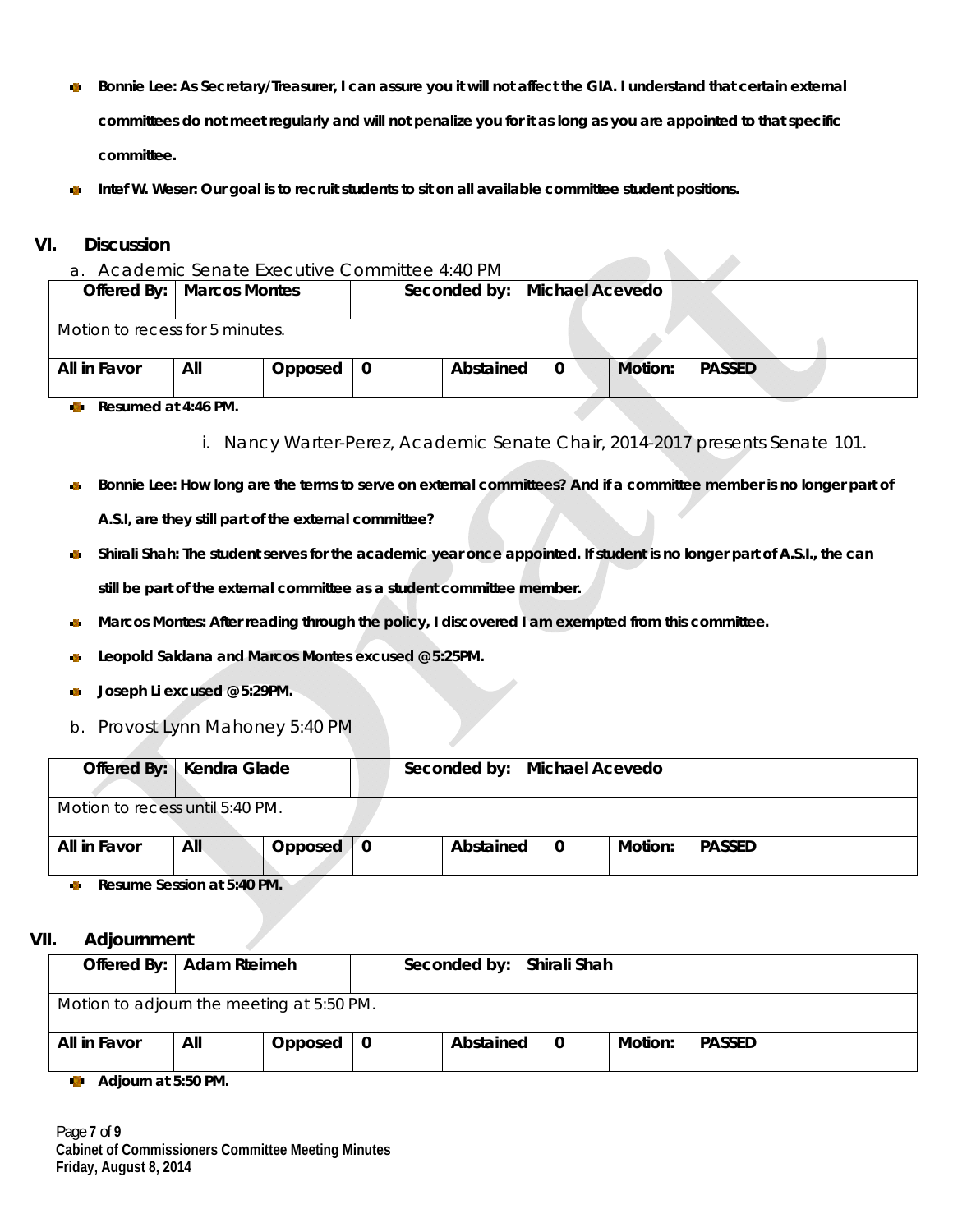# Associated Students, Inc. Executive Committee Meeting **Summary of Actions Taken Friday, August 8, 2014**

# **I. Organizational Items:**

### **c. Approval of Agenda (action):**

| Offered By:   Shirali Shah                                                |     |                         |           | Seconded by:   Adam Rteimeh |  |         |               |  |  |  |
|---------------------------------------------------------------------------|-----|-------------------------|-----------|-----------------------------|--|---------|---------------|--|--|--|
| Motion to approve the adoption of Agenda for Thursday, September 1, 2016. |     |                         |           |                             |  |         |               |  |  |  |
| All in Favor                                                              | All | Opposed $\vert 0 \vert$ | Abstained | $\mathbf 0$                 |  | Motion: | <b>PASSED</b> |  |  |  |

## **VI. Discussion**

a. Academic Senate Executive Committee 4:40 PM

|                                 | Offered By:   Marcos Montes |         |   |           | Seconded by:   Michael Acevedo |         |               |
|---------------------------------|-----------------------------|---------|---|-----------|--------------------------------|---------|---------------|
| Motion to recess for 5 minutes. |                             |         |   |           |                                |         |               |
| All in Favor                    | All                         | Opposed | 0 | Abstained | $\mathbf{0}$                   | Motion: | <b>PASSED</b> |

# b. Provost Lynn Mahoney 5:40 PM

| Offered By:   Kendra Glade      |     |           | Seconded by:   Michael Acevedo |             |         |               |  |
|---------------------------------|-----|-----------|--------------------------------|-------------|---------|---------------|--|
| Motion to recess until 5:40 PM. |     |           |                                |             |         |               |  |
| All in Favor                    | All | Opposed 0 | Abstained                      | $\mathbf 0$ | Motion: | <b>PASSED</b> |  |

## **VII. Adjournment**

| Offered By:   Adam Rteimeh                |     |         |   | Seconded by:   Shirali Shah |   |         |               |  |
|-------------------------------------------|-----|---------|---|-----------------------------|---|---------|---------------|--|
| Motion to adjourn the meeting at 5:50 PM. |     |         |   |                             |   |         |               |  |
| All in Favor                              | All | Opposed | 0 | Abstained                   | 0 | Motion: | <b>PASSED</b> |  |

# **VIII. CERTIFICATION**